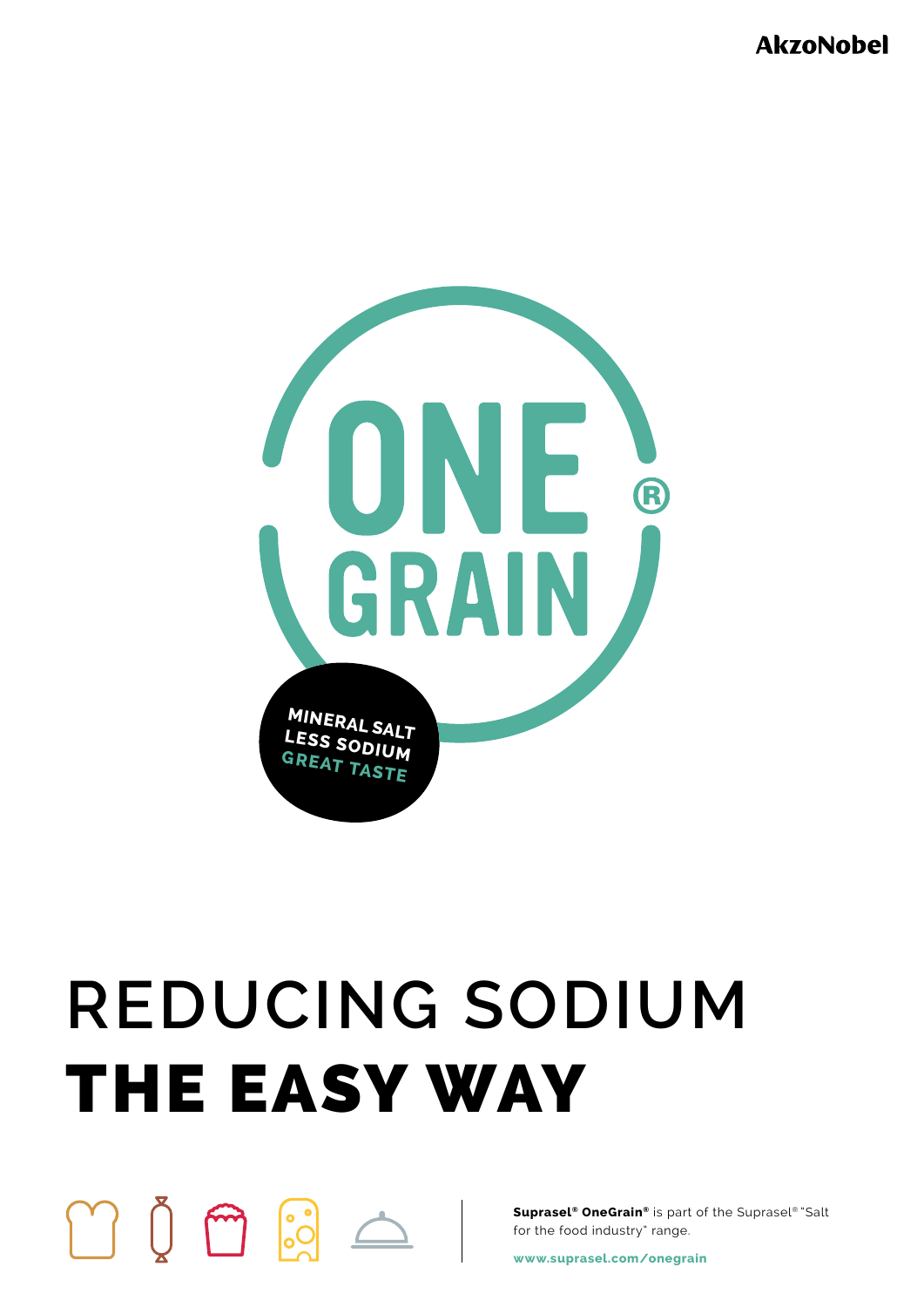## Meet the **new generation**  of salt

In today's food industry healthier products are in increasing demand. At the same time sodium reduction regulations are becoming ever more strict. Could there be an easy way to benefit from the health trend and comply to new standards while retaining taste-based consumer preference? The answer is yes, as the salt experts at AkzoNobel have developed **OneGrain® − a unique mineral salt with less sodium and great taste, all in one grain.**

### **Sustainable business development** the easy way

With OneGrain® you can meet the sodium reduction challenge and strengthen your market position. OneGrain® looks, behaves and stores like regular salt. It represents utter simplicity from sourcing to production, as well as the flexibility to act upon future needs and protect your margins without adding complexity to your processes. **All in all OneGrain® is the lowest total cost of ownership solution on the market.**

## **Meet consumer needs**  the easy way

OneGrain® adds a proven health proposition to your products while retaining taste-based consumer preference. Having OneGrain® on board makes it **easy to differentiate and increase your market share.** Its friendly labeling means full compliance in terms of both corporate targets and legal requirements as well as the certainty of meeting consumer needs.

## **Fast to market** the easy way

OneGrain® has the same functionality as regular salt. It contains the optimum balance of mineral salts and aroma in each single grain. You can literally replace it on a oneto-one basis while retaining your own unique taste profiles. This very simplicity allows for quick and easy product development. **You can save time and cost, with the added benefit of an increased project success rate.** 

#### **FOr yOur prOductS**

**OneGrain®**

Whether it's bread, processed meat, snacks, cheese, or culinary products such as soups and ready meals. **OneGrain® is sure to fit your product.**

#### WE LOVE TO HELP YOU!

For further information please visit our website **suprasel.com/onegrain** or give us a call **+31 (0)74 244 41 80.**